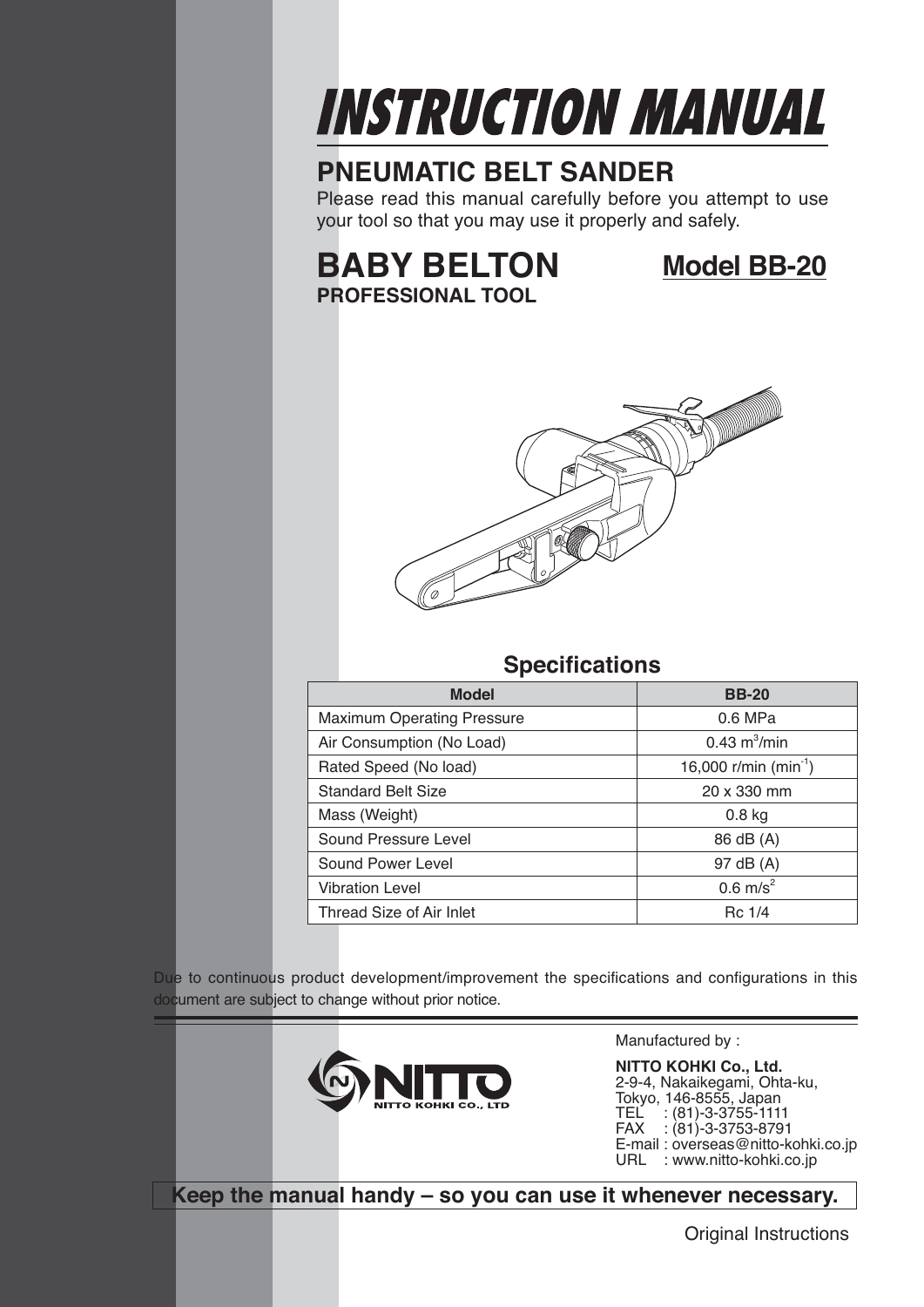Thank you very much for your purchase of this **Nitto Kohki products.** 

Before using your tool, please read this manual carefully so that you may use it properly to get the most out of it.

**Please keep the manual handy - so you can use it whenever necessary.**

| <b>• English</b> | : Please ask your dealer or<br>distributor for instruction manual<br>in local language(s).                |
|------------------|-----------------------------------------------------------------------------------------------------------|
| $\bullet$ German | : Bitte fragen Sie Ihren Händler<br>nach eine Betriebsanleitung in<br>Landessprache.                      |
| • French         | : S'il vous plait, veuillez demandez<br>á votre foumisseur de manuel<br>instruction en langue locale.     |
| • Spanish        | : Por favor, cantacte con su<br>distribuidor para el manual de<br>instrucciones en español.               |
| ● Portuguese     | : Por favor pessa ao seo agente<br>ou distribuidor o manual de<br>instrucces ih linguagen local.          |
| · Italian        | : Per Manuale Istruzioni in lingua<br>locale Vi preghiamo di rivolgervi<br>al rivenditore o distributore. |
| ● Dutch          | : Vraag uw handelaar<br>om een nederladstalige<br>gebruiksaanwijzing.                                     |
| <b>Swedish</b>   | : Be er lokala Åtreförsäljare eller<br>distributör om manualer pá<br>svenska.                             |
| • Danish         | : Venligst henvend Dem til den<br>danske distributør for instructions<br>manualer.                        |
| ● Polish         | : Prosze pytac swojego dealera<br>lub dystrybutora o instrukcje<br>obslugi w jezyku localnym.             |
| ● 中文             | :請向當地供應商或経銷商詢問中<br>文使用説明書                                                                                 |

## **CONTENTS page**

| GENERAL: PNEUMATIC TOOLS 3              |  |
|-----------------------------------------|--|
|                                         |  |
|                                         |  |
| 2. CHECK THE CONTENTS OF THE PACKAGE  4 |  |
|                                         |  |
|                                         |  |
|                                         |  |
|                                         |  |
|                                         |  |
|                                         |  |
| 9. EXPLODED DIAGRAM: BB-20  8           |  |
|                                         |  |

# **PICTOGRAM**



 Warning: It might be dangerous to operate the tool if  $\sum$  the instructions supplied are not followed.



 Using this tool improperly could result in serious injury. Read the instruction manual before use.



Always wear suitable eye protection.



Always wear suitable hearing protection.

Always wear respiratory protective equipment (PPE).

The following Safety notations are used throughout the manual to highlight safety precautions for the user and for the tool.

| $\Lambda$ Warning: | Indicates a potentially hazardous situation which, if not avoided by following the<br>instructions given, could result in death or serious injury.   |
|--------------------|------------------------------------------------------------------------------------------------------------------------------------------------------|
| $\Lambda$ Caution: | Indicates a potentially hazardous situation which, if not avoided by following the<br>instructions given, could result in injury or material damage. |
|                    |                                                                                                                                                      |

Please note, however, that failure to observe safety precautions under the " $\triangle$ Caution" category could result in a serious occurrence depending on the situation: please observe all safety precautions in the manual. **Caution:** Important precautions for tool setup, operation and maintenance.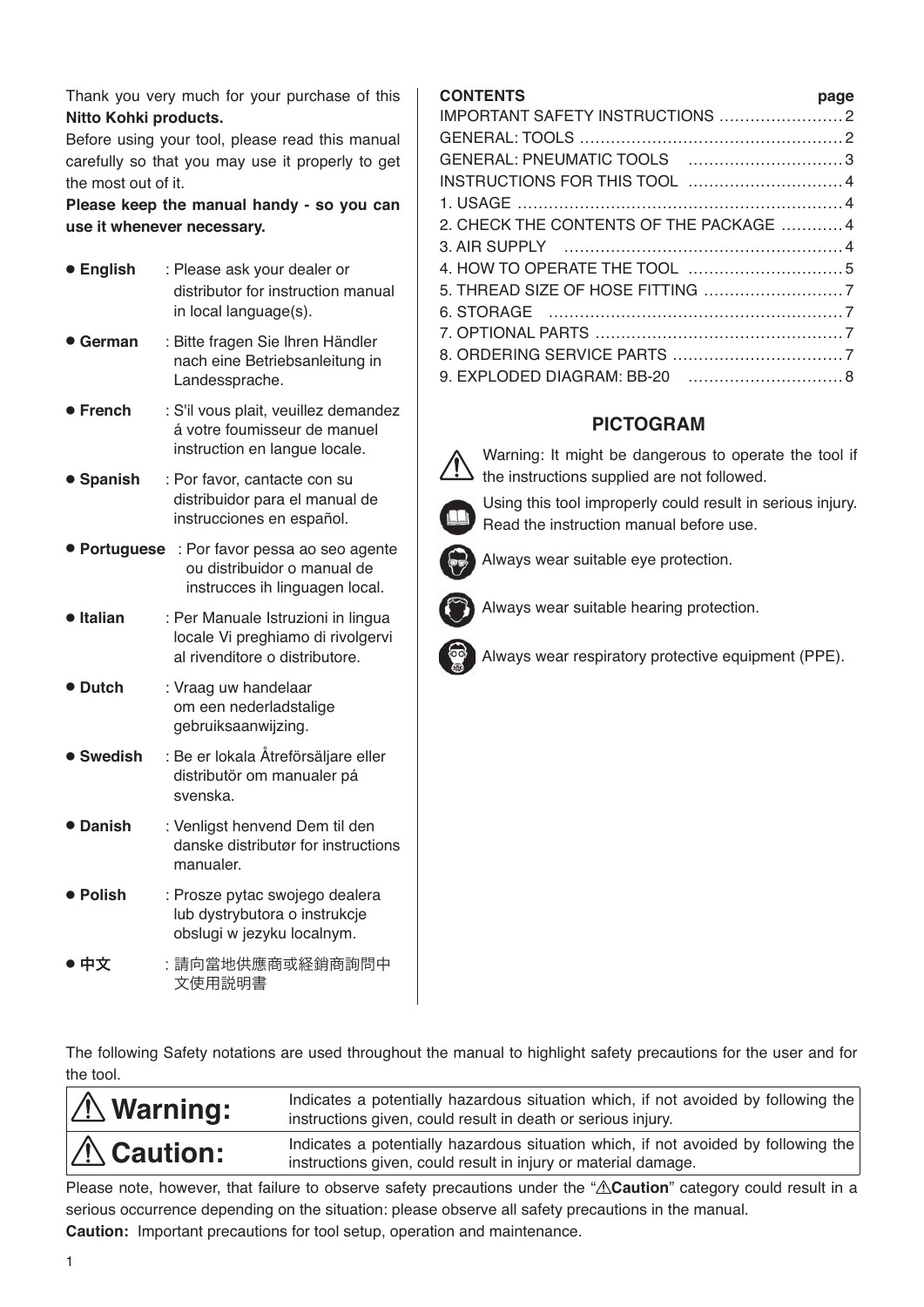# **IMPORTANT SAFETY INSTRUCTIONS**

When using the tool, please observe the safety precautions below to prevent possible accident or injury.

# **GENERAL: TOOLS Warning**

# **TO OPERATORS**

● **Wear proper clothing for the type of work being done.**

Take care so that clothing, ties, hair, etc. will not become entangled with the moving parts. If items become entangled it will cause the operator to be pulled towards the tool and lead to possible cause of accident or injury.

● **Always wear suitable eye protection.** 

Remember, regular glasses are not safety glasses. The lenses are only shock resistant, which will not give you sufficient eye protection you may need in your working environment.

- ● **Always wear suitable hearing protection.**
- ● **Wear respiratory protective equipment (PPE).**  Wear respiratory protective equipment (PPE) when working in an environment where dust particles are generated in operation.
- ● **Avoid working posture that is too stressful.**  Always ensure a firm footing and well balanced posture.
- ● **Do not operate the tool if you are too tired.**
- ● **Never touch any moving parts of the tool when running.**

## **ABOUT WORK AREA**

- ● **Keep the work area clean.** Cluttered work areas (e.g. workbench) invite accidents.
- ● **Carefully select the work area.** Do not expose tool to rain. Do not use tool in a wet or soaked area. See that the work area is adequately illuminated.
- ● **Never work near inflammable liquid or in a potentially explosive atmosphere.**
- ● **Keep children away from the work area.** Keep children and unauthorized people away from the work area to avoid accident or injury.

# **BEFORE OPERATION**

#### ● **Inspect tool before use.**

Before using, check that screws are securely tightened, that any protective cover or guard is securely in place, other parts are free from damage and that the tool runs as it should.

Check that moving parts are properly adjusted for positioning and tightened, that parts are free from damage and properly mounted, and that all other parts are in good condition for normal operation.

Should you find any damage to the protective cover or other part, replace it in accordance with the Operation Manual. If there are no instructions in the Manual, please contact the sales agent through which you have purchased your tool or an authorized dealer near you for repair.

Likewise, if a switch failure occurs, contact sales agent through which you have purchased your tool or an authorized dealer near you for repair.

Do not use the tool if it does not start or stop with the start/stop switch.

#### ● **Securely mount cutter**

An improperly mounted cutter may fly out, causing possible damage to the tool or injury to the operator.

- ● **Always remove spanner, wrench, etc., once adjustment has been made with them.**
- ● **Use a tool appropriate for the application.** Avoid heavy-duty application that is beyond the capacity of tool.
- ● **Do not use the tool for purposes other than what it is designed for.**
- Do not abuse tool.

Use tool in accordance with the specifications: you'll get the most out of it while ensuring safety.

## ● **Securely fasten workpiece in place.**

Use a vice or clamp to securely fasten the workpiece in place. It is much safer this way than holding it in your hand, allowing you to operate the tool with both hands.

## **ABOUT HANDLING**

#### ● **How to store tool.**

When the tool is not used, store it in a dry area and out of reach of children.

#### ● **How to carry tool.**

Do not touch the start switch while the tool is being carried.

● **Do not leave the tool unattended while it is running.**

Turn off the start switch and disconnect the tool from power source. Do not leave the work area until the tool comes to a complete stop.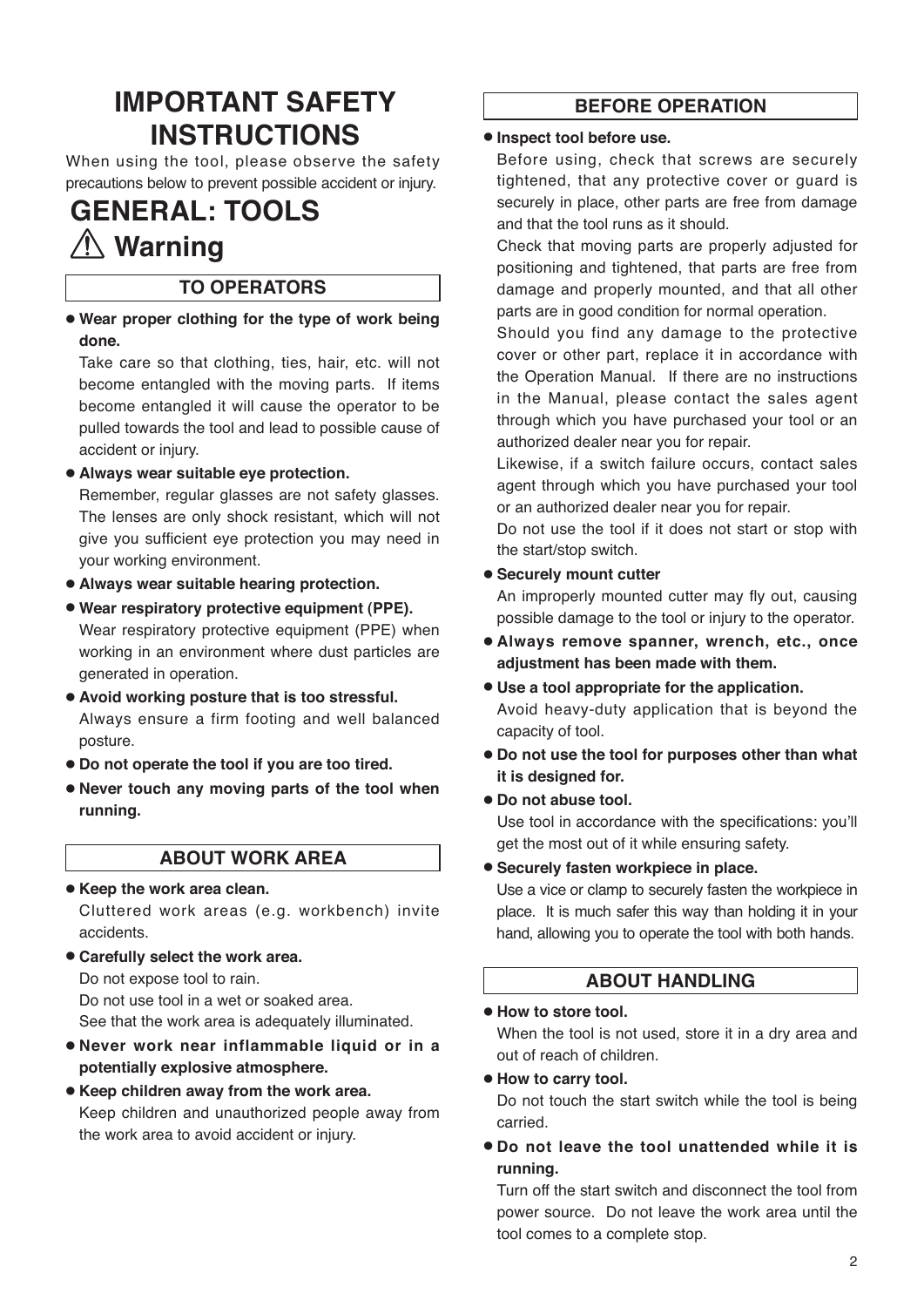# **MAINTENANCE/SERVICE**

#### ● **Do not take apart or modify tool.**

Disassembly or modification carried out without the supervision of a qualified or authorized service engineer could result in an accident or injury.

#### ● **Inspect cutting tool and accessories, etc.**

Always check to see that cutting tool and accessories, etc. are in good operating condition without damage or deterioration before you mount them on the tool. Should you find any damage to an accessory or part, please contact sales agent through which you have purchased your tool or an authorized dealer near you for repair.

#### ● **Check parts for damage.**

When you have found damage to accessory or other part, carefully check the damaged part to determine the extent of influence it has upon the functions of the tool – that is, determine whether it can still perform its normal functions.

Check to see that the linkage of the moving parts is OK, that all parts are OK without damage, that they are properly mounted, and that the tool functions normally. Should you find any damage to an accessory or part that may hamper proper functioning of the tool, please contact sales agent through which you have purchased your tool or an authorized dealer near you for repair.

## ● **Have your tool repaired at an authorized Nitto Service Center.**

For repair or parts replacement, please contact the sales agent through which you have purchased your tool or an authorized dealer near you.

## ● **Use only Nitto genuine parts.**

Use of improper parts may result in serious accident. To obtain a Nitto genuine part, consult this Manual or contact the sales agent from which you have purchased your tool directly.

● **Do not detach label or nameplate from tool.** 

When a label/nameplate gets damaged, worn or becomes missing, contact the sales agent through which you have purchased your tool or Nitto Kohki Co. Ltd, directly for a replacement.

# **DISPOSAL**

When a tool is taken permanently out of service, it is advised that the tool is disassembled, degreased and parts separated by material and recycled locally in the appropriate manner.

# **GENERAL: PNEUMATIC TOOLS**

# **Warning**

## ● **Use appropriate air pressure.**

Excessively high air pressure will increase the number of revolutions or strokes causing not only potential premature failure/breakage but could also lead to an unexpected accident or injury.

#### ● **Connect tool to air supply line.**

There are various types of pipes running in a factory in addition to the pneumatic line (such as oxygen, nitrogen, gas and water). For this reason, always ensure that you are connecting to the pneumatic line.

#### ● **Start tool properly.**

Turn the start switch OFF before connecting to the air supply line.

● **Always disconnect the tool from the air supply line before putting on/taking off any accessory and prior to carrying out any maintenance work.**

## ● **Avoid exposure to exhaust air.**

Pneumatic tool exhaust air contains oil and contaminated moisture. Make sure the exhaust air is not directed towards your face or anyone else within the work area.

● **Keep tool off electricity.**

This pneumatic tool is not electrically insulated. To avoid a potential electric shock do not use where there is a possibility of coming into contact with live electricity.

# $\hat{\mathbb{A}}$  Caution

## ● **Handle tool carefully.**

Abusive use of tool could invite failure or accident. Do not throw, drop or shock the tool.

# ● **Handle air hose carefully.**

Do not carry the tool by the air hose. Do not pull the air hose to disconnect.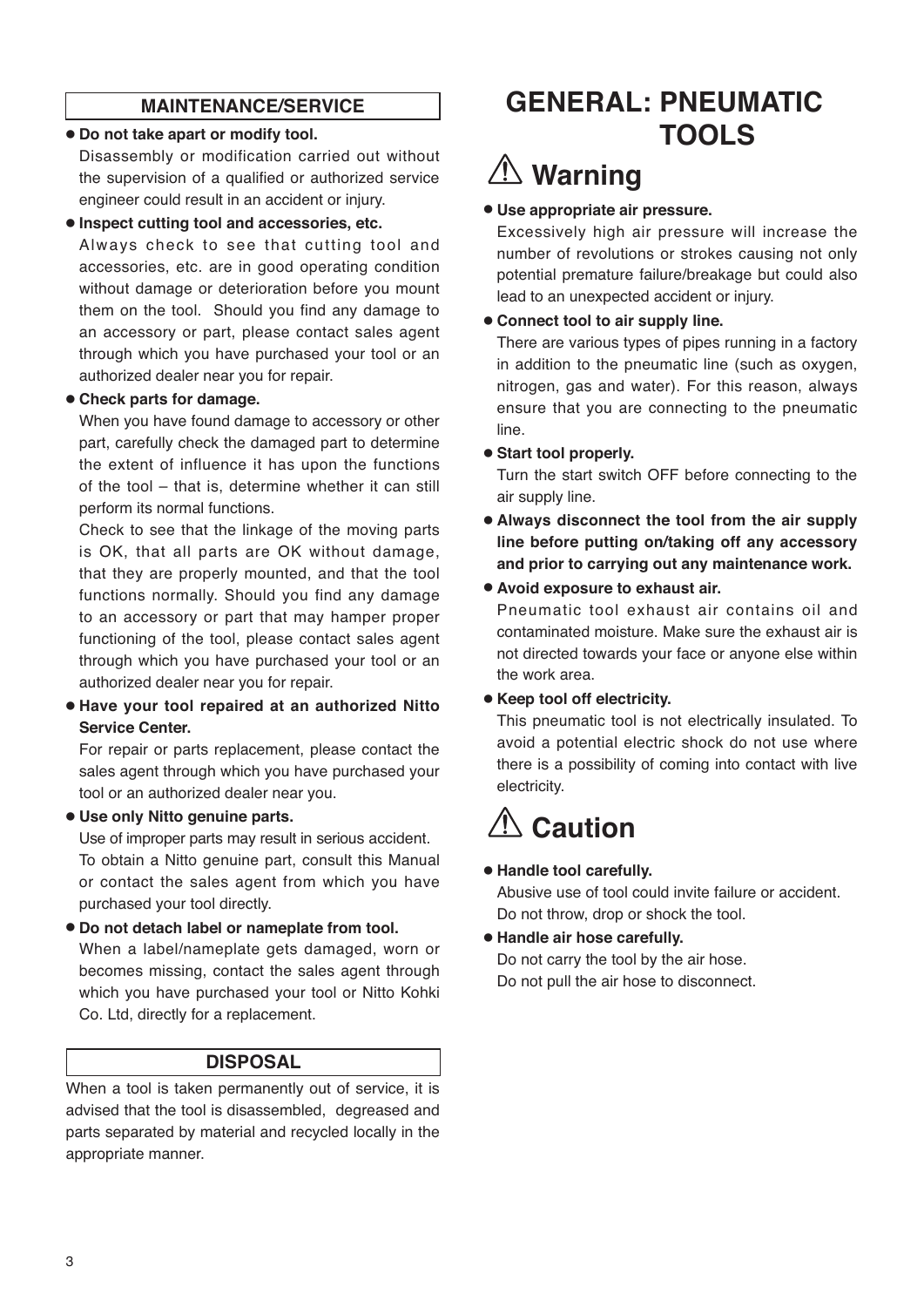# **INSTRUCTIONS FOR THIS TOOL**

## **About Your Tool**

# **Warning**

- ● **Wear protective glasses and a dustproof mask.**  Operation generates dust and abrasive particles, etc. which may cause eye and/or respiratory injury: Always use PPE (Personal Protective Equipment) for eye and respiratory protection.
- ● **When you change or adjust the tool or parts, be sure to detach the tool from the air hose.**
- ● **Never touch the moving parts while in operation.**
- ● **Do not remove the Protective Cover from the tool while sanding. The Abrasive Belt runs very fast. Without the Protective Cover, your fingers and hand may be injured when they touch the running belt.**

# **Caution**

- ● **Protect yourself from dust and abrasive particles.** When sanding hot dust and abrasive particles fly off the workpiece: Always wear eye protection glasses, long sleeve protective clothing, gloves (except knitted gloves), foot and leg protection, etc. to protect yourself. Always keep your face away from the sanding surface.
- ● **Always use the genuine Abrasive Belt for the Belt Sander BB-20 (Nitto Kohki Co., Ltd.).**

# **1. USAGE**

This is a handheld pneumatic belt sander designed and built to perform sanding operation utilizing a abrasive belt.

# **2. CHECK THE CONTENTS OF THE PACKAGE**

Upon unpacking, check to see that the shipment is complete without damage or oil leakage in transport. Should you find any damage or short-shipment, please contact sales agent through which you have purchased your tool or authorized dealer near you for corrective actions.

| <b>Package Contents</b>                      | Qty  | <b>Check</b> |
|----------------------------------------------|------|--------------|
| <b>BB-20</b>                                 | 1set |              |
| HA-65SN Ass'y (HI-Cupla)                     | 1set |              |
| Abrasive Belt Z76×N #60 20×330;<br>(on tool) | 1    |              |
| Abrasive Belt Z76xN #120 20x330              | 1    |              |
| Abrasive Belt Z76xN #240 20x330              | 1    |              |
| Hex. Socket Screw Key 2.5                    | 1    |              |
| Hex. Socket Screw Key 3                      | 1    |              |
| Shoe                                         | 1    |              |
| <b>Dust Cover</b>                            | 1    |              |
| Bushing R1/4xNPT1/4                          | 1    |              |
| Instruction Manual                           | 1    |              |
| Declaration of Conformity                    | 1    |              |
| Caution for Use                              |      |              |

# **3. AIR SUPPLY**

#### **3-1. Air Pressure**

Adjust air pressure with the Air Regulator to the level appropriate for the pneumatic tool used.

Air pressure that is too low fails the Tool to operate at full capacity.

Air pressure that is too high may cause damage to the Tool.

## **3-2. Air Line** (Fig. 1)

Use a 9.5 mm (3/8") I.D. Connecting Hose between the Compressor and the Tool.

Drained water, etc., if flown into the Tool, could cause Tool failure. Install an Air Filter between the Compressor and the Tool.



Fig. 1

## **3-3. Lubrication**

Install an Oiler between the Compressor and the Tool. Use the machine oil ISO VG-10. Failure to lubricate as required may result in damage to the Tool. Use of oil that is too thick will reduce the performance of Tool.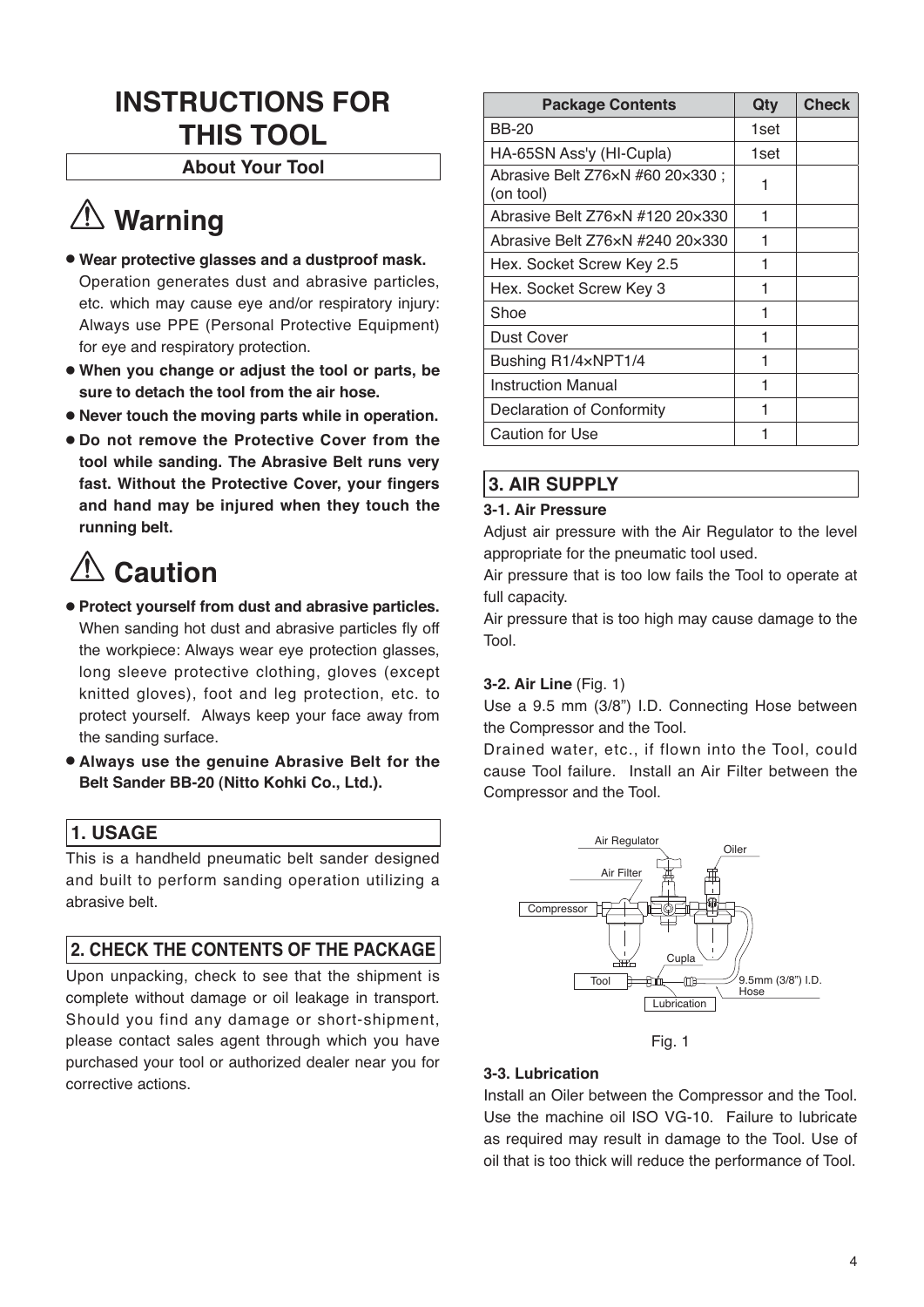# **4 HOW TO OPERATE THE TOOL**

# **Warning**

- **When sanding, always wear protective glasses and respiratory protection: Microscopic dust and abrasive particles that fly off the workpiece may cause eye or respiratory injury or both.**
- **Before you change or adjust the tool or parts, always disconnect the air supply hose.**
- **Never touch the moving parts in operation.**

#### **4-1. Start and Stop** (Fig. 2)

- (1) Make sure the Throttle Lever is at the OFF position and insert the Air Supply Hose to the Hose Joint (HI-Cupla) of the tool.
- (2) Holding the tool, press down the Throttle Lever ② while pressing the Lock Lever ① backward to start the tool.
- (3) When removing your hand from the Throttle Lever, it automatically returns to the OFF position.





## **4-2. Adjusting the Rotation Speed** (Fig. 3)

The rotation speed can be adjusted by turning the Adjust Valve.





## **4-3. Changing the Abrasive Belt** (Fig. 4)

Loosen the Cover Screw to remove the Cover. (①) When the Idle Pulley is pressed, the Tension Bar locks. When the Abrasive belt is changed and the Push Button is pressed, the Tension Bar unlocks. (②) Mount the Cover securely and then tighten the Cover Screw.  $(3)$   $\sim$   $(4)$ 

# **Caution**

- ● **Do not press the Push Button immoderately without the Abrasive Belt on the tool. Otherwise, it may cause a trouble.**
- ● **When changing the Abrasive Belt, blow off the**

## **chips in the surroundings of the Drive Pulley with an air blower.**



#### **4-4. Adjusting the Tracking** (Fig. 5)

Loosen the Adjusting Screws A and B with the Hex. Wrench Key 2.5 as shown in the Fig. 5 and then adjust the Abrasive Belt so that it may run almost in the center of the Idle Pulley. After adjusting the Abrasive Belt, tighten and lock the remaining Adjusting Screws.

Tighten Adjusting Screw B.



#### **4-5. Rotational Direction of Abrasive Belt**

(Fig. 6, 7 and 8)

The rotational direction of the Abrasive Belt can be selected.

At the time of shipment, it has been set to turn in direction L shown on the Cover.

Its rotational direction can be changed by the following steps.

- (1) Pull the Lock Sleeve to direction ① .
- (2) Turn the Valve Body to direction ② by 180°.
- (3) When releasing the Lock Sleeve, the Valve Body locks.
- (4) Try turning the Valve Body clockwise and counterclockwise to confirm that it is locked.
- (5) The Valve Body can turn by 180° in relation to the Housing as shown in Fig. 7. The Valve Body cannot rotate more than this degree.
- (6) The rotational direction of the Abrasive Belt can be set to the same direction of L or R by adjusting the mark ▲ on the Throttle Lever to the mark L or R on the rubber of the top or bottom of the Housing as the direction of L or R indicated on the Cover as shown in Fig. 6. See Fig. 8.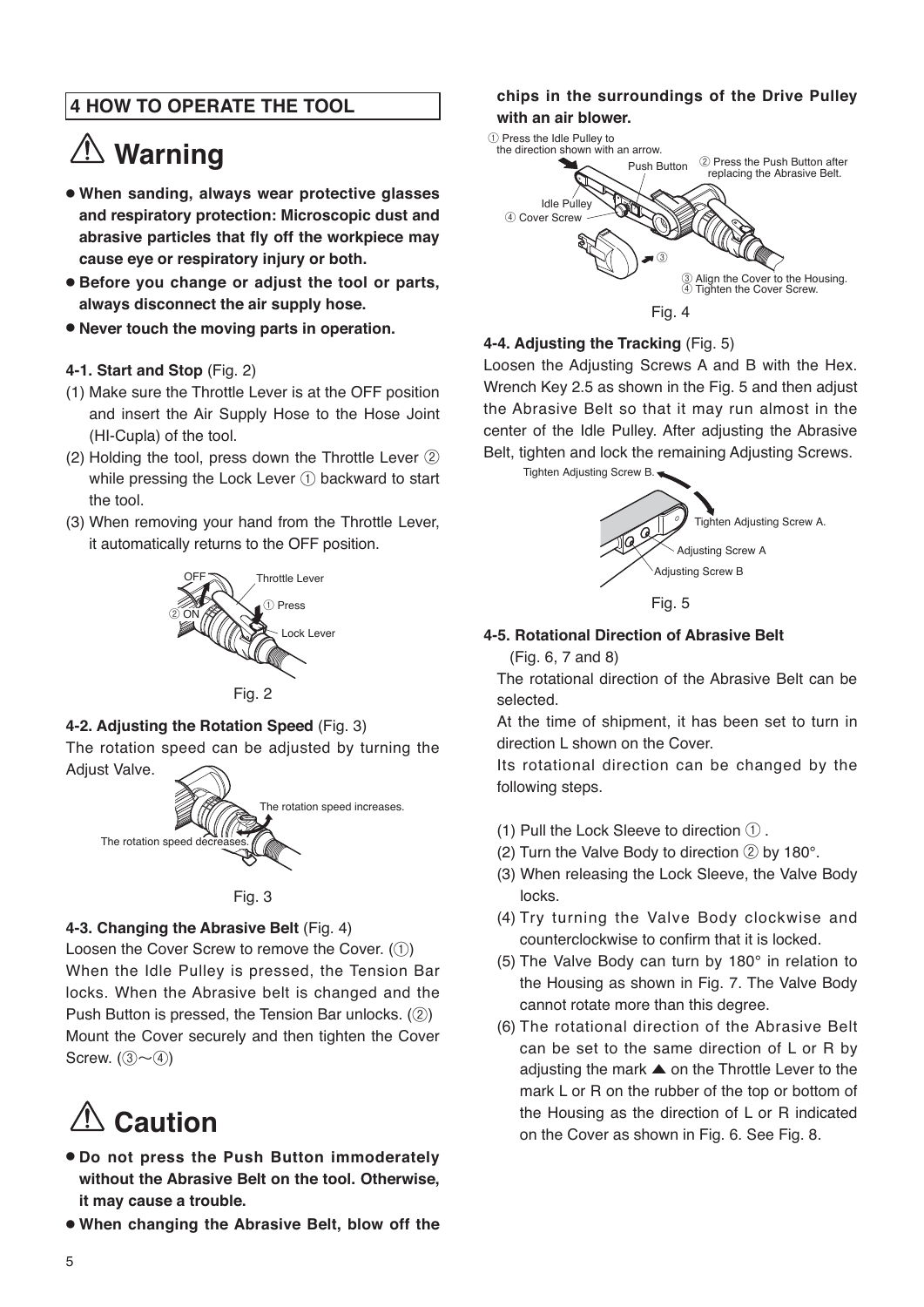# **Caution**

● **Do not hold the Throttle Lever when turning the Valve Body. Do not turn the Valve Body with the Throttle Lever set to ON. Otherwise, it may cause a trouble.**



## **4-6. Offset Bracket, Shoe, and Dust Cover (Accessories)** (Fig. 9 and 10)

The Offset Bracket, Shoe, and Dust Cover are removable. At the time of shipment, the Offset Bracket has been mounted in the direction shown in the Fig. 9 and 10. The Shoe and Dust Cover are included as accessories in the same package.

If the Offset Bracket or Shoe is mounted on the opposite side of the tool, a left-handed user can easily use it. Take the following steps to do this.

- (1) Remove the Cover and Abrasive Belt in the same procedure as for replacing the Abrasive Belt.
- (2) Pull out the Offset Bracket and insert it into the opposite side. (When using the Shoe, pull out the Offset Bracket and insert the Shoe into the top or bottom.)
- (3) Mount the Abrasive Belt.
- (4) Set the Dust Cover between the two protruding portions at the tip of the Guard.
- (5) When using the Dust Cover, remove the Cover Screw. Set the Dust Cover between the two protruding portions at the tip of the Cover so that there may not be gaps between the Guard and the Dust Cover.
- (6) Tighten and lock the Cover Screw. Use the Dust Cover together with the Shoe.



**4-7. Adjusting the Guard Angle** (Fig. 11)

# **Caution**

● **A gap between the Housing and Guard gives rise to the displacement of the Abrasive Belt, which may cause a damage to the tool or an injury to the user.**

The Guard angle can be changed in accordance with user's position and the form of a material.

When the Guard angle is adjusted, tighten and lock the Hex. Socket Head Setscrew of the Guard with the Hex. Socket Screw Key 3. At this time, set the Guard so that there may be no gap between the Housing and the Guard.



## **4-8. Sanding Operation**

# **Caution**

- ● **Do not press the Abrasive Belt too hard upon the workpiece. If you do so, the Abrasive Belt may break.**
- ● **When using a non-woven Belt, do not use the Offset Bracket. If you do so, the Belt may come Off, causing personal injury.**

When deburring a material, hold the tool and turn on the Throttle Lever. Slightly press the Abrasive Belt to the material between the Idle Pulley and Offset Bracket. When grinding a material, press the Abrasive Belt to the material by using its portion with the Shoe.

A sanding direction (forward or backward) can be selected according to the job. Refer to "4-5. Rotational Direction of Abrasive Belt".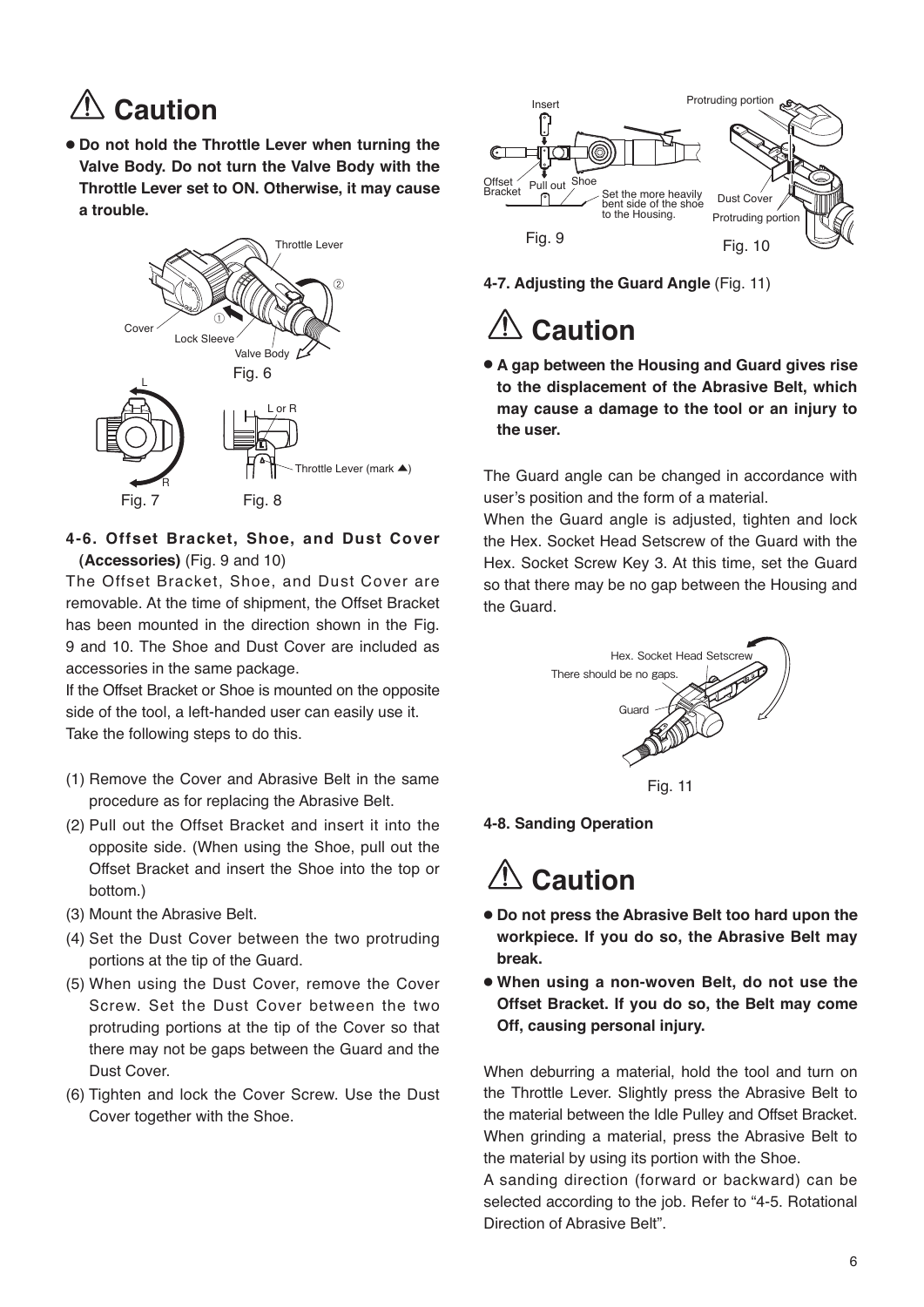# **<u></u> ∴ Caution**

● **When using the Abrasive Belt turning in R direction with a right hand or using it turning in direction L with a left hand, it may slip if a force is applied to a material from the top. When using it in these directions, keep pushing it forward. A job can be done in this way. (The rotational direction L or R of the Abrasive Belt is shown on the Cover. See Fig. 6.)** 

# **5. THREAD SIZE OF HOSE FITTING**

The product comes with a metal fitting with Rc (metric) thread. Connect the Bushing R thread  $\times$  NPT thread included as standard accessories, if you would like to have American NPT thread instead.

# **6. STORAGE**

# **Caution**

● **When tool is not used, store it out of children.**

Avoid storing the tool in a location subject to high humidity. If the tool is left as it is used, residual moisture on the inside can cause rusting. Before storing, and after operation, oil the tool at the air inlet with machine oil ISO VG-10 and run it for a short time.

# **7. OPTIONAL PARTS**

Abrasive Belt with various abrasives and grain sizes are separately prepared by us. Select them at your needs.

# **8. ORDERING SERVICE PARTS**

For further operational and handling information or for replacement of parts and components, contact the company from whom you purchased the tool or an authorized dealer.

In ordering parts and components give each part number, part name and quantity required. Use only NITTO genuine parts.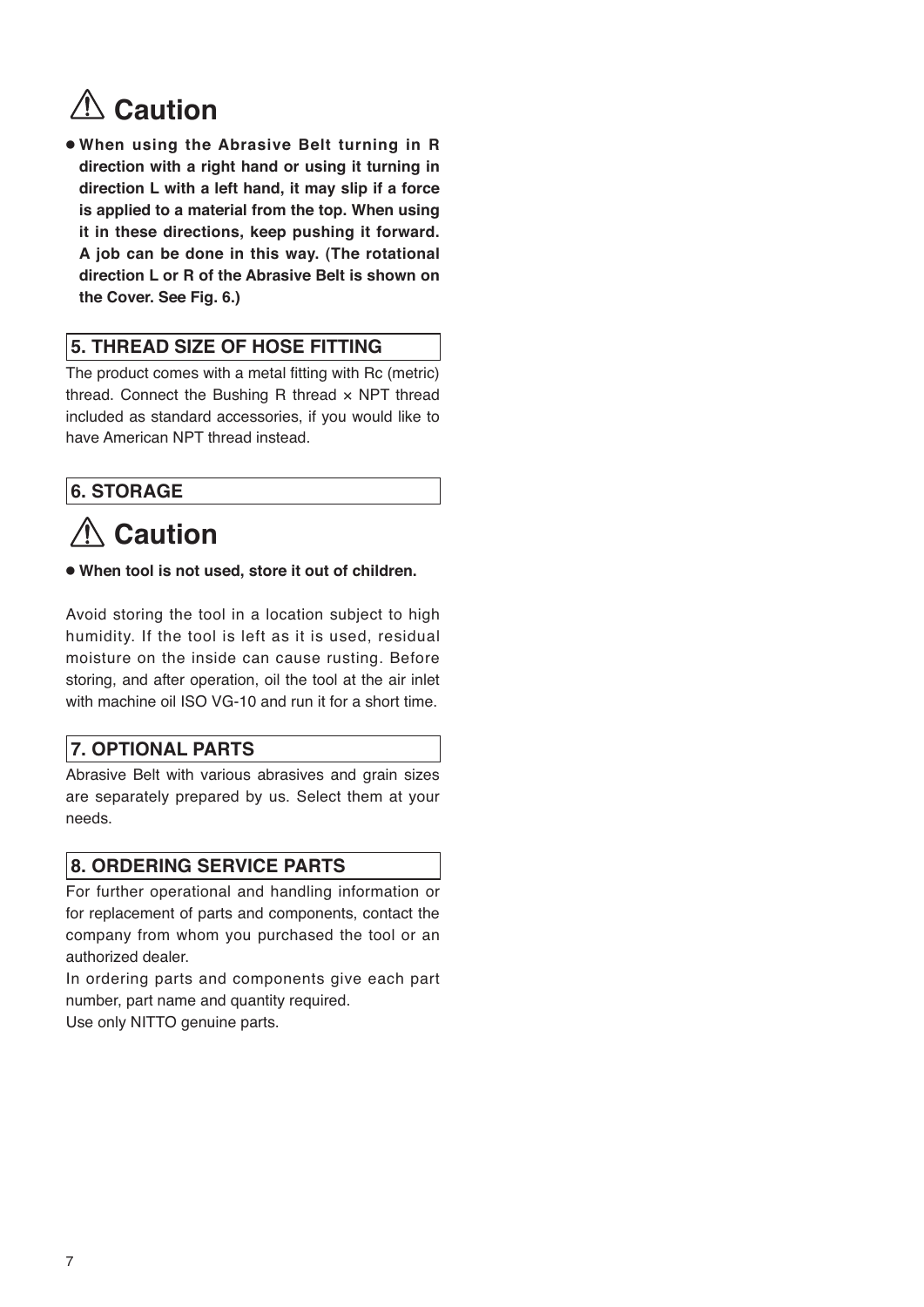# **9. EXPLODED DIAGRAM: BB-20**

# **Warning**

**This diagram is for your reference only. Do not attempt to service or repair the Tool.** 

**Do not take the Tool apart. Contact an authorized Nitto dealer for all service and repair of the Tool.** 

**Improper service and repair can cause accidents and severe injuries.**

**Never attempt to modify the Tool.**

**Never attempt service or repair the Tool yourself.**

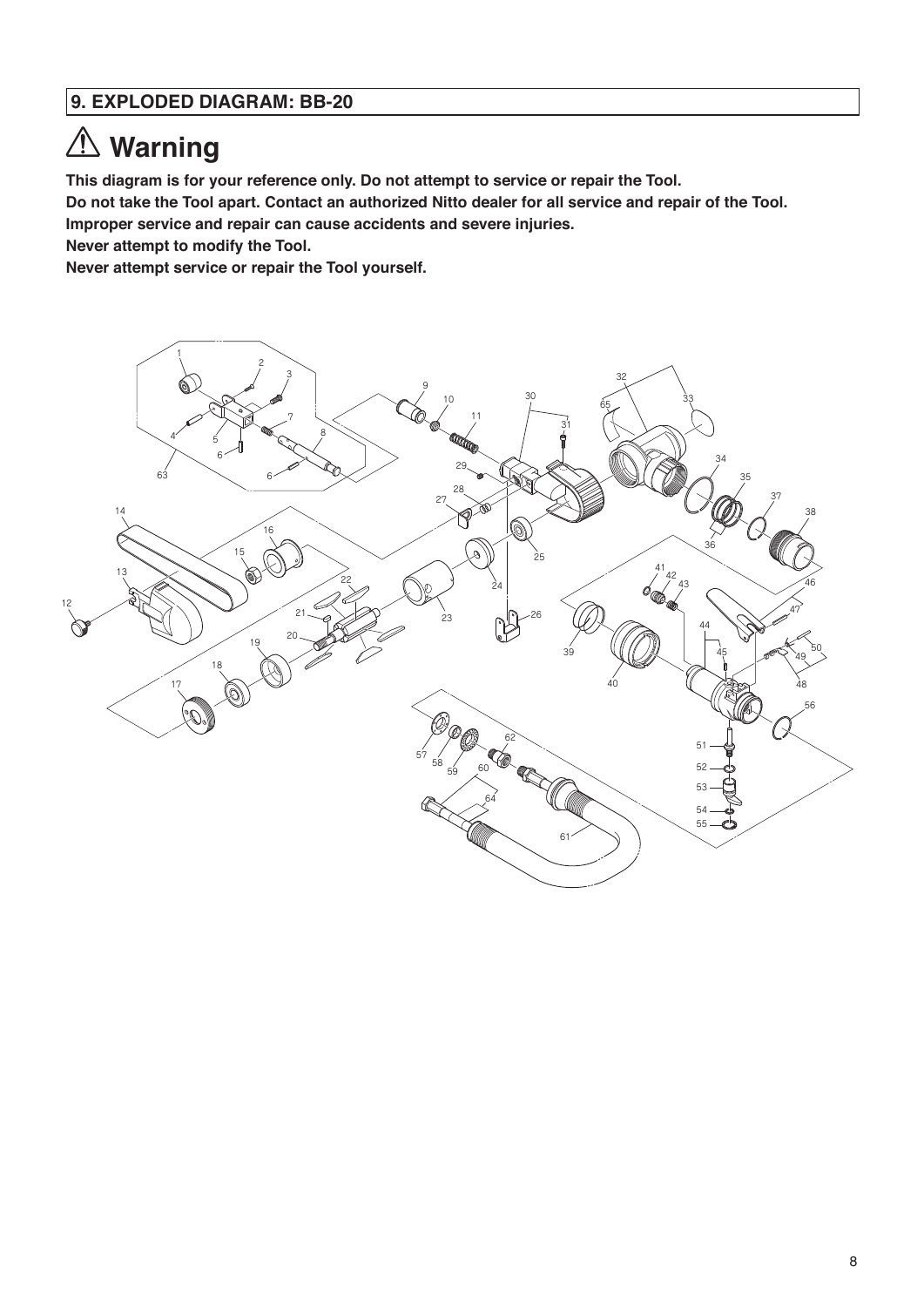| No. | Parts No. | <b>Description</b>                    | Qty            | Price |
|-----|-----------|---------------------------------------|----------------|-------|
| 63  | TB07105   | Tension Bar Ass'y                     | 1set           |       |
| 1   | (TB07106) | Idle Pulley 20 Ass'y                  | 1set           |       |
| 2   | (TP14455) | Countersunk Head Screw 2x5            | 1              |       |
| 3   | (TQ07041) | Hex. Socket Button Head Screw<br>4x10 | 2              |       |
| 4   | (TQ10502) | <b>Idle Pulley Shaft</b>              | 1              |       |
| 5   | (TQ10504) | <b>Tension Bar Bracket</b>            | 1              |       |
| 6   | (TQ07228) | Spring Pin 3x12                       | $\overline{c}$ |       |
| 7   | (TQ10526) | <b>Tension Bar Spring</b>             | 1              |       |
| 8   | (TQ10503) | <b>Tension Bar Shaft</b>              | 1              |       |
| 9   | TQ07201   | <b>Guard Insert</b>                   | 1              |       |
| 10  | TQ10586   | Stopper                               | 1              |       |
| 11  | TQ10513   | Spring 1.2x8.8x37                     | 1              |       |
| 12  | TQ07220   | <b>Cover Screw</b>                    | $\overline{1}$ |       |
| 13  | TQ10514   | Cover                                 | 1              |       |
| 14  |           | Abrasive Belt Z76xN #60 20x330        | 1              |       |
| 15  | TQ10585   | Hex. Nut M8 U-Nut                     | 1              |       |
| 16  | TQ10521   | <b>Drive Pulley</b>                   | 1              |       |
| 17  | TQ10520   | <b>Lock Screw</b>                     | 1              |       |
| 18  | TP01913   | Ball Bearing 6000ZZ                   | 1              |       |
| 19  | TQ10496   | End Plate B                           | 1              |       |
| 20  | TQ10493   | Rotor                                 | 1              |       |
| 21  | TP10107   | Parallel Key Both Ends Round<br>ЗхЗх6 | 1              |       |
| 22  | TB05218   | Blade Ass'y (5 pcs/set)               | 1set           |       |
| 23  | TB07099   | Cylinder Ass'y                        | 1set           |       |
| 24  | TQ10495   | End Plate A                           | 1              |       |
| 25  | TP00468   | Ball Bearing 608ZZ                    | 1              |       |
| 26  | TB07109   | Offset Bracket Ass'y                  | 1set           |       |
| 27  | TQ10587   | Push Button                           | 1              |       |
| 28  | TQ07218   | Spring 0.35x7.5x7                     | 1              |       |
| 29  | TP15643   | Hex. Socket Head Setscrew 4x4         | 1              |       |
| 30  | TB07138   | Guard A Ass'y                         | 1set           |       |
| 31  | (TP09693) | Hex. Socket Head Cap Screw 4x14       | 1              |       |
| 32  | TB08791   | Housing Sub Ass'y                     | 1set           |       |
| 33  | (TQ12880) | Label Warning                         | 1              |       |
| 65  | (TQ12676) | Label Warning CE Mark                 | 1              |       |
| 34  | TQ10602   | Stop Ring O-32.2x1.4                  | 1              |       |
| 35  | TP15487   | O-ring JASO-1023                      | 1              |       |
| 36  | TQ10525   | Washer 24.7x27.7x0.8                  | 2              |       |

The parts numbers with ( ) are included in the Ass'y parts written above them.

| No. | Parts No. | <b>Description</b>              | Qty            | <b>Price</b> |
|-----|-----------|---------------------------------|----------------|--------------|
| 37  | TQ10519   | Stop Ring O-22.2x1              | 1              |              |
| 38  | TQ10516   | Lock Ring                       | 1              |              |
| 39  | TQ10528   | Lock Ring Spring                | 1              |              |
| 40  | TQ10527   | Lock Sleeve                     | $\overline{1}$ |              |
| 41  | CP26930   | O-ring S-7                      | 1              |              |
| 42  | TQ10517   | Air Supply Valve                | 1              |              |
| 43  | TQ10518   | Spring 0.8x8.5x5                | $\overline{1}$ |              |
| 44  | TB07103   | Valve Sub Ass'y A               | $\mathbf{1}$   |              |
| 45  | (TP04061) | Spring Pin 3x6                  | 1              |              |
| 46  | TB07136   | Throttle Lever Ass'y            | 1set           |              |
| 47  | (TP13893) | Spring Pin 3x22                 | 1              |              |
| 48  | TB07137   | Lock Lever Ass'v                | 1set           |              |
| 49  | (TQ10255) | Lock Lever Spring               | 1              |              |
| 50  | (TP02718) | Spring Pin 2.5x16               | 1              |              |
| 51  | TA93070   | Valve Stem Ass'v                | 1set           |              |
| 52  | TP11997   | O-ring KS-7                     | 1              |              |
| 53  | TQ10511   | <b>Adjusting Valve</b>          | $\mathbf{1}$   |              |
| 54  | TQ10530   | Washer 8.5x11.8x1               | 1              |              |
| 55  | TQ04795   | Internal Retaining Ring IRTW-12 | 1              |              |
| 56  | TQ10531   | Stop Ring O-27x1.4              | $\mathbf{1}$   |              |
| 57  | TQ10603   | Silencer                        | 1              |              |
| 58  | TQ10604   | Silencer Collar                 | 1              |              |
| 59  | TQ10522   | <b>Silencer Plate</b>           | $\overline{1}$ |              |
| 60  | TB08298   | Air Hose L Ass'y                | 1set           |              |
| 64  | (TQ11519) | <b>Label Lubrication</b>        | 1              |              |
| 62  | (TQ11664) | Hose Nipple M10x1               | 1              |              |
| 61  | TQ10524   | <b>Exhaust Hose</b>             | 1              |              |

#### Accessories

| No. | Parts No. | <b>Description</b>              | Qty | <b>Price</b> |
|-----|-----------|---------------------------------|-----|--------------|
|     |           | Abrasive Belt Z76xN #120 20x330 |     |              |
|     |           | Abrasive Belt Z76xN #240 20x330 |     |              |
|     | TP04305   | Hex. Socket Screw Key 2.5       |     |              |
|     | TP04696   | Hex. Socket Screw Key 3         |     |              |
|     | TQ10532   | Shoe                            |     |              |
|     | TQ10588   | <b>Dust Cover</b>               |     |              |
|     | TP02236   | Bushing R 1/4 x NPT 1/4         |     |              |
|     | TQ12877   | <b>Instruction Manual</b>       |     |              |
|     | TQ12881   | Declaration of Conformity       |     |              |